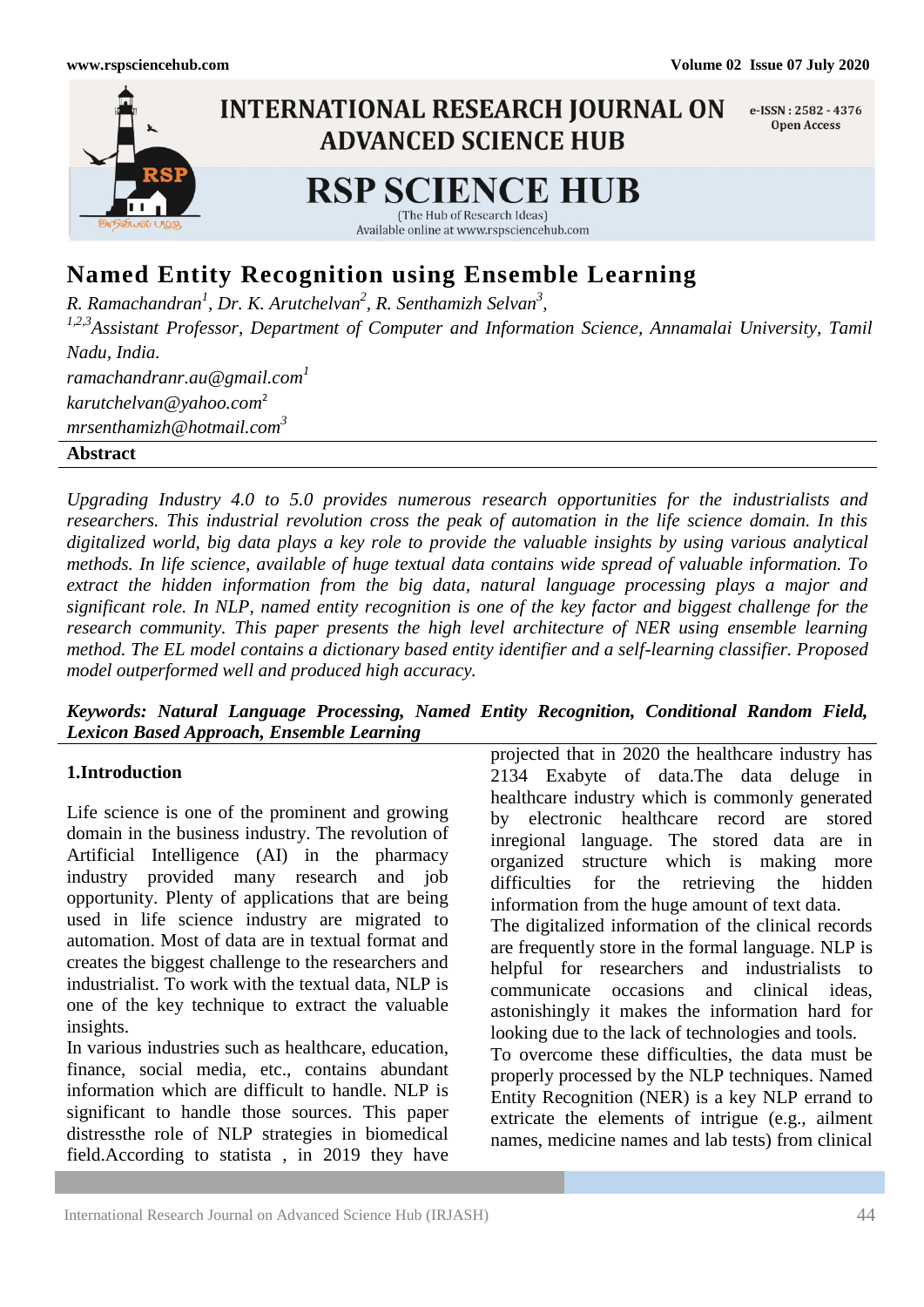stories, along these lines to help clinical and translational exploration.

The paper is organized as follows: the background study of the NER in biomedical domain is present in the section 2.The proposed architectural flow the Lex-NER model is described in the section 3 with elegant workflow figures. Section 4 presents the results and discussions. Section 5 concludes with limitations of the proposed work

## **2. Background Study**

Named Entity Recognition (NER) is a powerful technique in the NLP [1]. It is a sub-field of information retrieval.It is an errand of perceiving the articulations that ought to be ordered as articulations indicating substances. Model substance tags in clinical arena are ailments, drugs, treatment, qualities, malignant growth, protein and RNA [2, 3, and 4]. A great part of the examination in life science informatics has focused on NER. As indicated by [5] the majority of the techniques are rule-based, in spite of the fact that there are executed some half and half methodology that consolidate AI with these principles.

The creators in [6] makes reference to Conditional Random Fields (CRF), Support Vector Machines (SVM) and Hidden Markov Model (HMM) as regular AI strategies that are at present applied for NER undertakings in clinical space. The latest papers focus on profound wisdom methodologies put on repetitive neural systems (RNNs), for example, Long-Short Term Memory (LSTM) [7], Gated Recurrent Units (GRU) [8]. Basic pattern is joining the RNN with factual technique on head of the intermittent layers. It guarantees that the ideal succession of labels over the whole sentence is acquired [9]. CRF is the most regularly utilized measurable strategy in this cross breed approach. The creators of [9] consolidated RNN with CRF. Because of the difficulties recorded beneath the Clinical NER endeavors get lower execution estimates esteemed thebest F1 score acquired by [9] is sums 91.32% in correlation of comparable preliminaries with corpuses in nonspecialized fields, where as of late the creators of [10] got F1 score ninety three percentile on the CoNLL 2003 corpus.

Right off the bat, the information accessible for scientists in the biomedical field is restricted, for the most part because of the patient security and classification necessities. The accessible clarified databases are normally inadequate for named element acknowledgment undertaking to prepare the model [6]. Also, the clinical writings are written in a particular way, unique in relation to customary language. There are a great deal of inadequate sentences, casual syntax and covered with incorrect spellings and non-standard shorthand, shortened forms and abbreviations. Also, the medication is a quickly extending field with huge number of investigates led the add to continually developing number of clinical ideas. It makes incredibly hard to staying up with the latest. Besides, ideas in medication regularly convey importance, identified with the idea. It infers the NER models to keep the word setting data along the preparation procedure. Another ordinary element is that clinical language is described by long expressions containing exceptional characters and runs.

The greater parts of the investigations are performed on Corpuses in English. Second most well-known language is Chinese. There are obviously inadequate with regards to explores in different dialects. The term characteristic language is utilized to depict any language utilized by people, to recognize it from programming dialects and information portrayal dialects utilized by PCs and portrayed as counterfeit [11, 12]. Normal language handling (NLP) term depicts computational methods that procedure communicated in and composed human language [13]. Characteristic language handling incorporates information preprocessing strategies like information cleaning, tokenization, standardization (stemming, lemmatization or different types of normalization). Setting up the content requires picking the ideal apparatuses; anyway it assists with improving precision of continuing NLP errands. Different assignments of NLP focus on removing the factual highlights like term frequency, inverse document frequency or linguistic highlights including Part of Speech (POS) labeling. NLP methods are devices to accomplish the unrivaled errand. Data Extraction (IE) including scanning for pertinent data in records exist among the most applied assignments.

NER is a phase of Information Extraction. It is one of key NLP undertakings that assists with changing over unstructured content into PC coherent organized information [13]. NER alludes to the undertaking of perceiving the articulations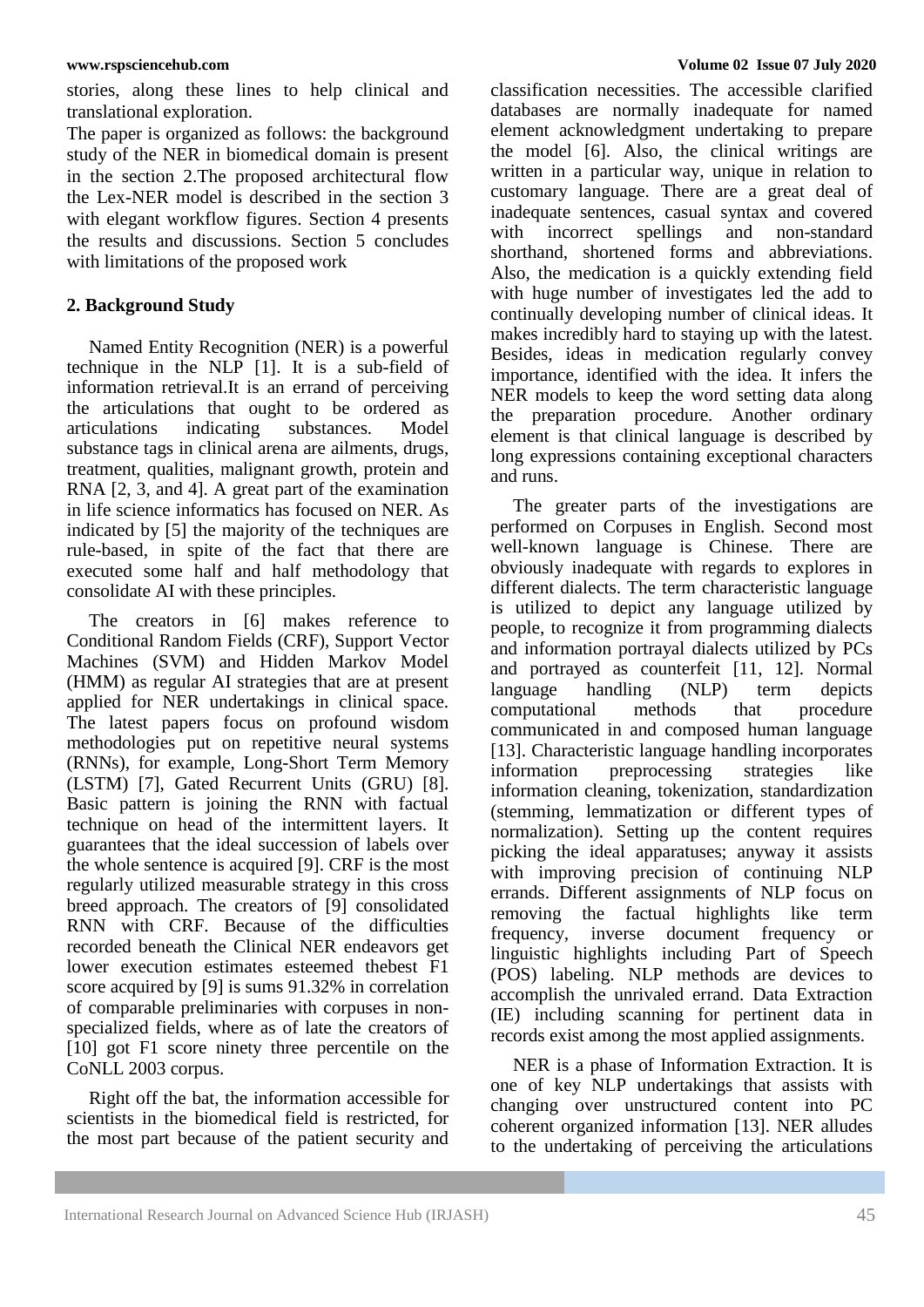indicating substances (for example Named Entities, for example, illnesses, medications or individuals' names, in free content archives [14]. NER can be tackled with the utilization of numerous methods that can be separated into a few gatherings [15]: word reference based methodology, rule based methodology, measurable methodology, profound learning approach, crossover approach. The author performed NER task on GENIA corpus. Genia is normally utilized corpus by analysts both as word reference and as base corpus to perform NER task. The NER model is accessible in various variants and various configurations. Authors have utilized corpus which comprises of 1001 dynamic records from MEDLINE database and it is a scientific classification of 30 organically pertinent classes.

# **3. Materials and Methods**

Lex-NER is the hybrid NER framework which istrained and tested on PubMedabstracts. The proposed work aims to build a hybrid model which combines both the string matcher and Machine Learning (ML) model to produce better accuracy. The ML which is incorporated a phase known as human-in-the-loop. The human-in-the-loop phase is used to increase the accuracy of the ML model. The domain experts evaluate the results of ML model and update the training dataset. This helps to increase the accuracy level.



**Fig.1.High-level Architecture of Modules in NER Processing**

Figure 1 presents the high level architecture of the Modules in NER processing. The proposed framework is composed of the following four modules.

- (1) Identifying the abstracts based on the keywords
- (2) NLP module which includes the text processing
- (3) Data preparation for training the machine learning model
- (4) Machine Learning module

The first module is to identify the abstracts from the PubMed articles. For this experiment, it has been limited with certain keywords. Keywords such as drug names, diseases and symptoms. Based on the keywords the document is classified. Around 531 documents are collected for the proposed work.

Second module, is the engine of the proposed work. It contains the Lex-NER component, dictionary component and NLP component. The dictionary component is built by the UMLS dictionary. UMLS is one of the powerful database which contains around 130 attributes of different tokens. The texts in the documents are processed by using the basic NLP component. Figure 2 presents the workflow of Lex-NER component. The common techniques of NLP component are given in the figure 2. The important keyword is extracted and matched by using the string matcher. The matched word from the UMLS dictionary is then passed into Lex-NER component.



**Fig.2. Workflow of Lex-NER**

Third module is data preparation for training the ML model. The training data set is generated and stored in JSON format. It the light-weight format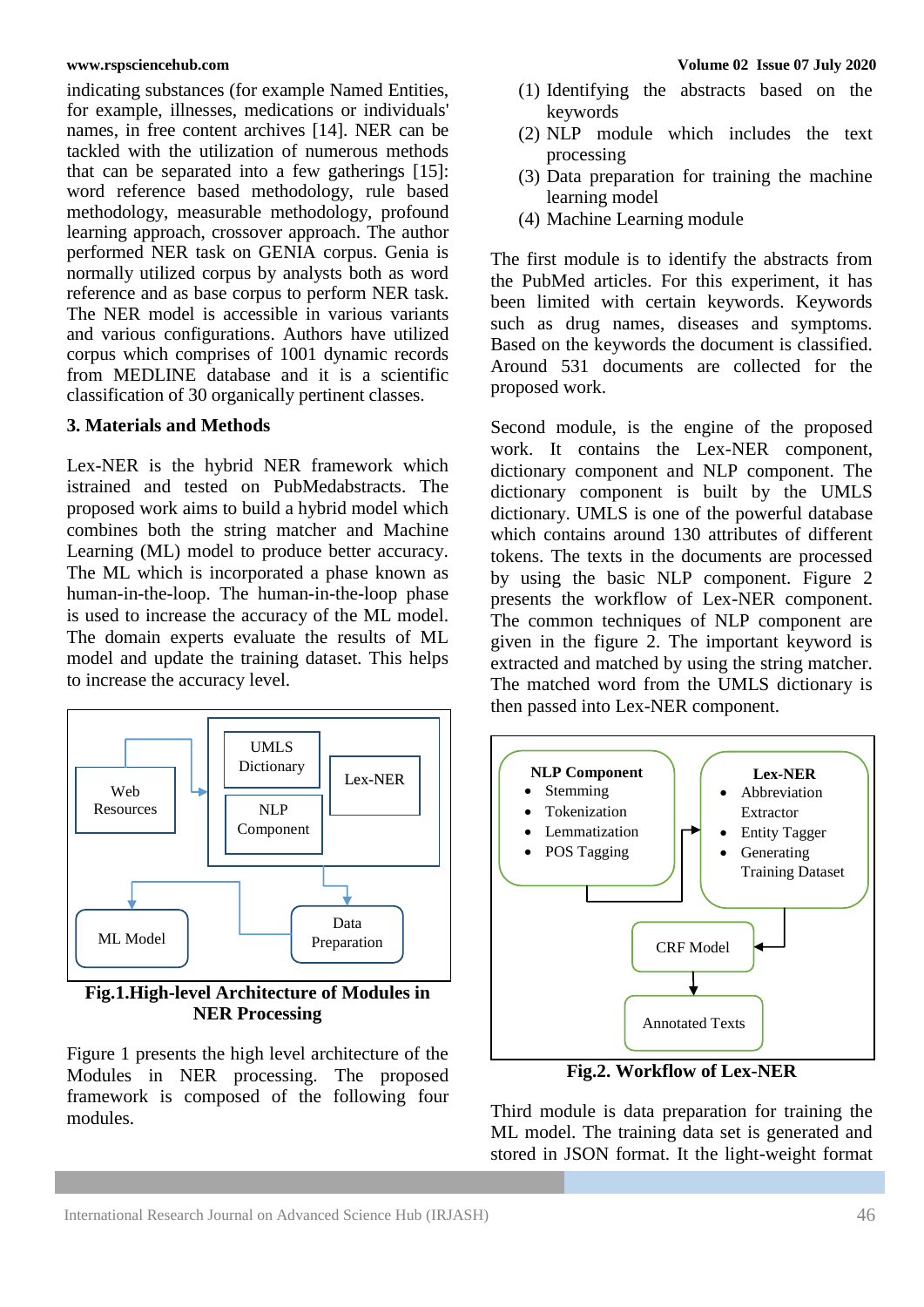to train the model with huge datasets. The following is an example of training datasets.

[('caineiontophoresis system for topical anesthesia in adults and children: a randomized, \n', {'entities': [(20, 26, 'DRUG'), (31, 38, 'ROUTE')]}), ('caineiontophoresis system for topical anesthesia in adults and children: a randomized, \n', {'entities': [(20, 26, 'DRUG'), (31, 38, 'ROUTE')]}), ('Kreyden, O.P. Iontophoresis for palmoplantar hyperhidrosis. \n', {'entities': [(45, 58, 'DISEASE')]}), (' Dermal, subdermal, and systemic concentrations of granisetron  $\n\pi$ , {'entities': [(51, 62, 'DRUG')]}), ('Morrel, E.M., Spruance, S.L. & Goldberg, D.I. Topical iontophoretic administration of \n', {'entities': [(46, 53, 'ROUTE')]}), ('acyclovir for the episodic treatment of herpes labialis: a randomized, doubleblind, \n', {'entities': [(0, 9, 'DRUG')]})]

In the proposed work, the CRM (Conditional Random Field) based ML model is used to train the annotated texts.The following equation 1 states the formula of the CRF model. Y is the hidden state and X is the entities which are observed by the string matcher.  $y_t$ ,  $y_{t-1}$ ,  $X_t$  denotes the features of the datasets and  $\theta_k f_k$  resembles the weight of the features. The weight of the feature is calculated by the maximum likelihood estimation. The feature are set by the developer.

$$
p(y|x) = (\frac{1}{Z(x)}) \prod_{t=1}^{T} exp{\sum_{k=1}^{K} \theta_k f_k(y_t, y_{t-1}, X_t)} \dots (1)
$$

Table 1 depicts the results and discussion of the proposed work.

**Table.1. Comparative Results of Lex-NER**

| <b>Comparative study</b> |                  |               |                |
|--------------------------|------------------|---------------|----------------|
| <b>Techniques</b>        | <b>Precision</b> | <b>Recall</b> | <b>F-Score</b> |
| LingPipe                 | 72.95            | 88.49         | 79.97          |
| <b>ABNER</b>             | 86.93            | 51.49         | 64.88          |
| Lex-NER                  | 88.66            | 84.32         | 86.43          |

Comparative Study



**Fig.3. Comparative Study of NER methods**

The comparative study of proposed Lex-NER model with LinePipe and ABNER is presented in the table 1. From the table it is evident that Lex-NER model outperforms well than the existing models. Figure 3 depicts the graphical representation of the comparative study.

### **Conclusions**

The proposed hybrid based NER model outperforms well when compared to the existing LinePipe and ABNER. The state of art which has examined and presented in the background study provide the solid knowledge for the NER. The model comprises of the string matcher and CRF model. The UMLS database is used to identify the entities with the phrase matcher. The matched words are annotated by the entity and passed into model. The CRF model which has been worked based on forward parsing method produced good accuracy. The model is trained using on the 531 abstracts which has been extracted from the PubMed database. In future, the work would be extended on increasing the abstracts and increasing number of features.

### **References**

- [1] S. M. Meystre, G. K. Savova, K. C. Kipper-Schuler and J. F. Hurdle, "Extracting information from textual documents in the electronic health record: A review of recent research", pp. 128–144, ISSN 0943-4747.
- [2] A. B. Abacha and P. Zweigenbaum, "Medical Entity Recognition: A Comparison of Semantic and Statistical Methods", Proceedings of BioNLP 2011 Workshop, BioNLP'11, pp. 56–64, 2011.
- [3] V. Hatzivassiloglou, P. A. DubouÃl' and A. Rzhetsky, "Disambiguating proteins, genes,